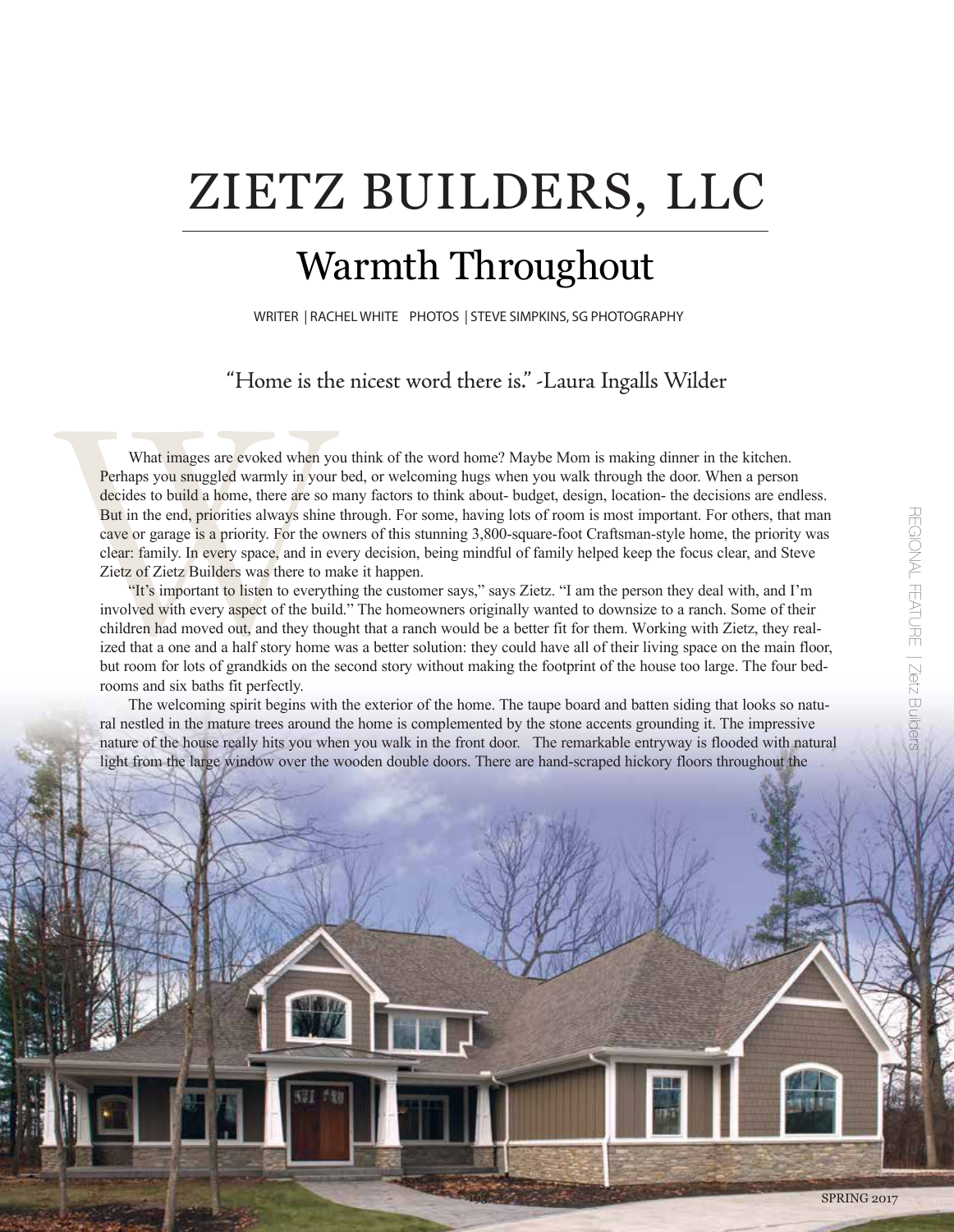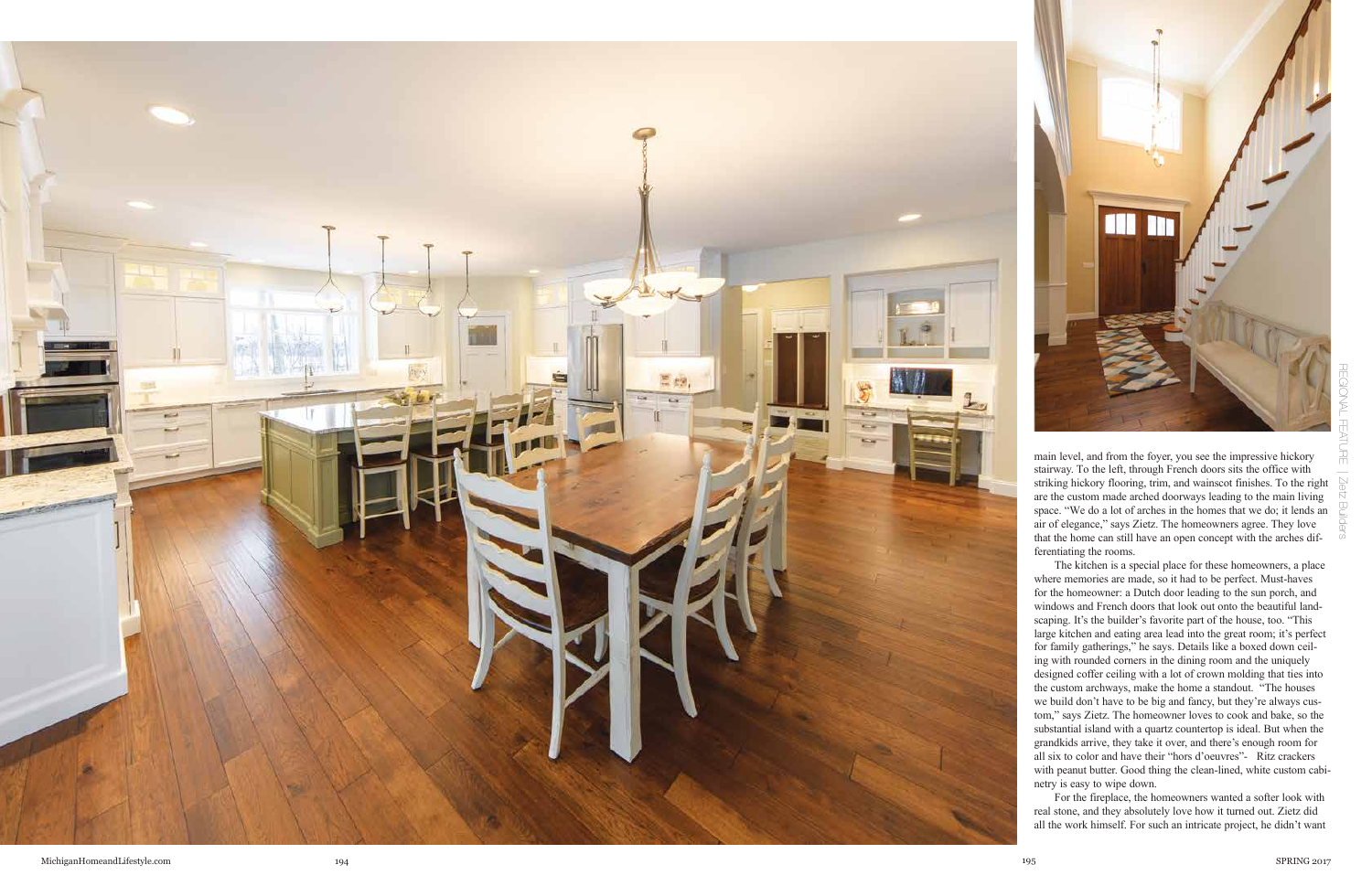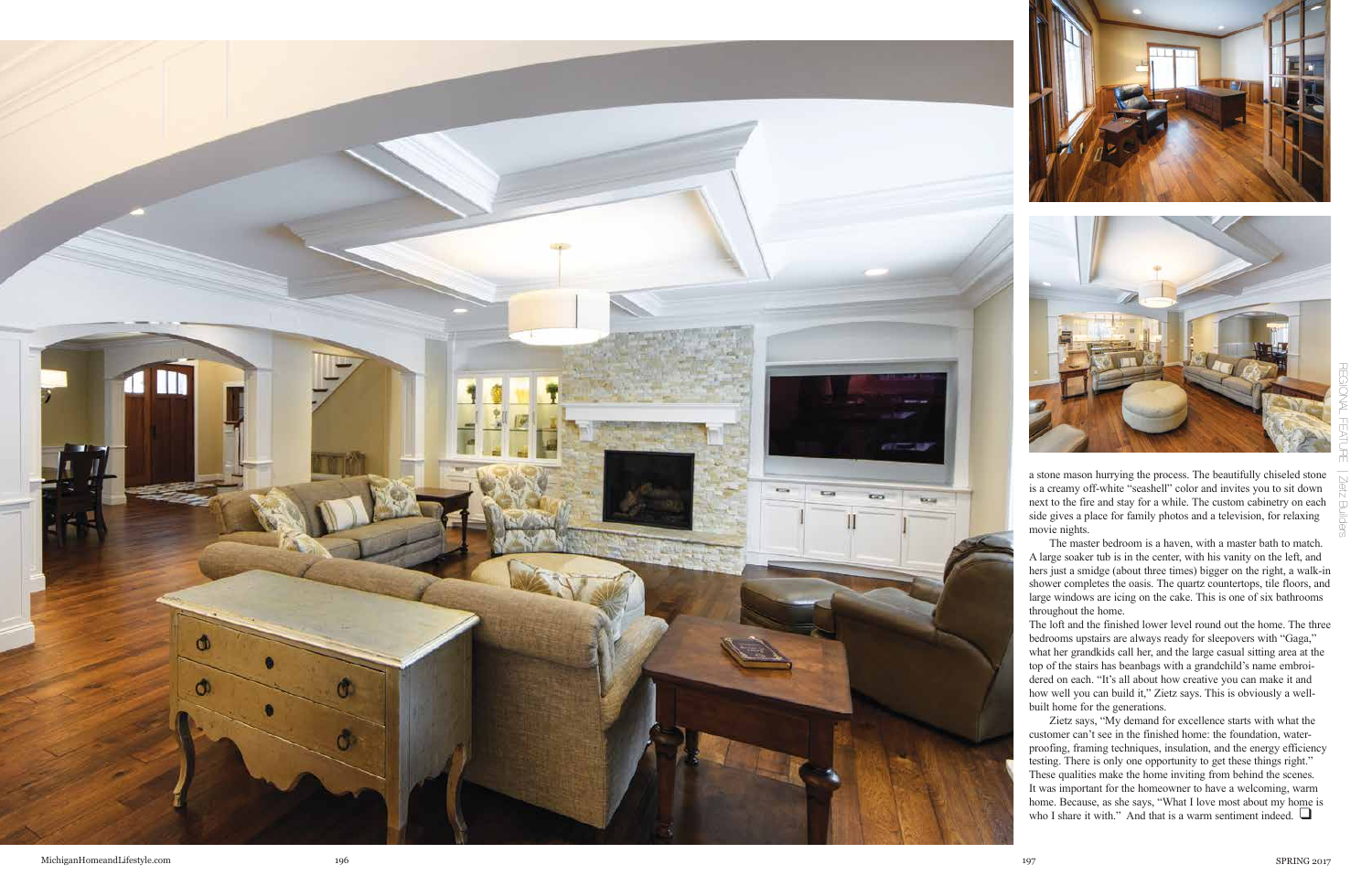







# Steve Zietz, Zietz Builders, LLC

Zietz Builders was founded by Steve Zietz in 1999. With 40 years in the industry, and as a third generation builder, Zietz believes in the power of experience.

 With a commitment to quality that only a hands-on approach to each job can bring, Zietz Builders stands out from the rest. He believes that building isn't just about what you see – it's about what you don't see as well (the foundation, waterproofing, framing and insulation, for starters). It's not just the pretty exterior

and amazing home design that makes a great home; it's every detail that counts! Every Zietz-built home bears the mark of quality inside and out.

 With Zietz Builders, you have the assurance that each and every detail of your investment is being treated with the utmost importance and expertise because we listen to our customers, paying attention to their every want and need. You will find Zietz Builders a refreshing change from the rest.

 Zietz is the current president of the Home Builders Association of Saginaw and a proud member of the Home Builders Association of Midland. He is also the current chairperson for the Parade of Homes Committees for both associations.

 Married for over 33 years with two children, Zietz values his family above all else and strongly believes in the importance of "making memories" with his friends and family. He is proud of his 48-year tenure as an Eagle Scout and enjoys being in the outdoors.

CONTACT INFORMATION: 2788 S. Thomas Rd., Saginaw, MI 48609 (989) 274-2535 | (989) 274-2536 | ZietzBuilders.com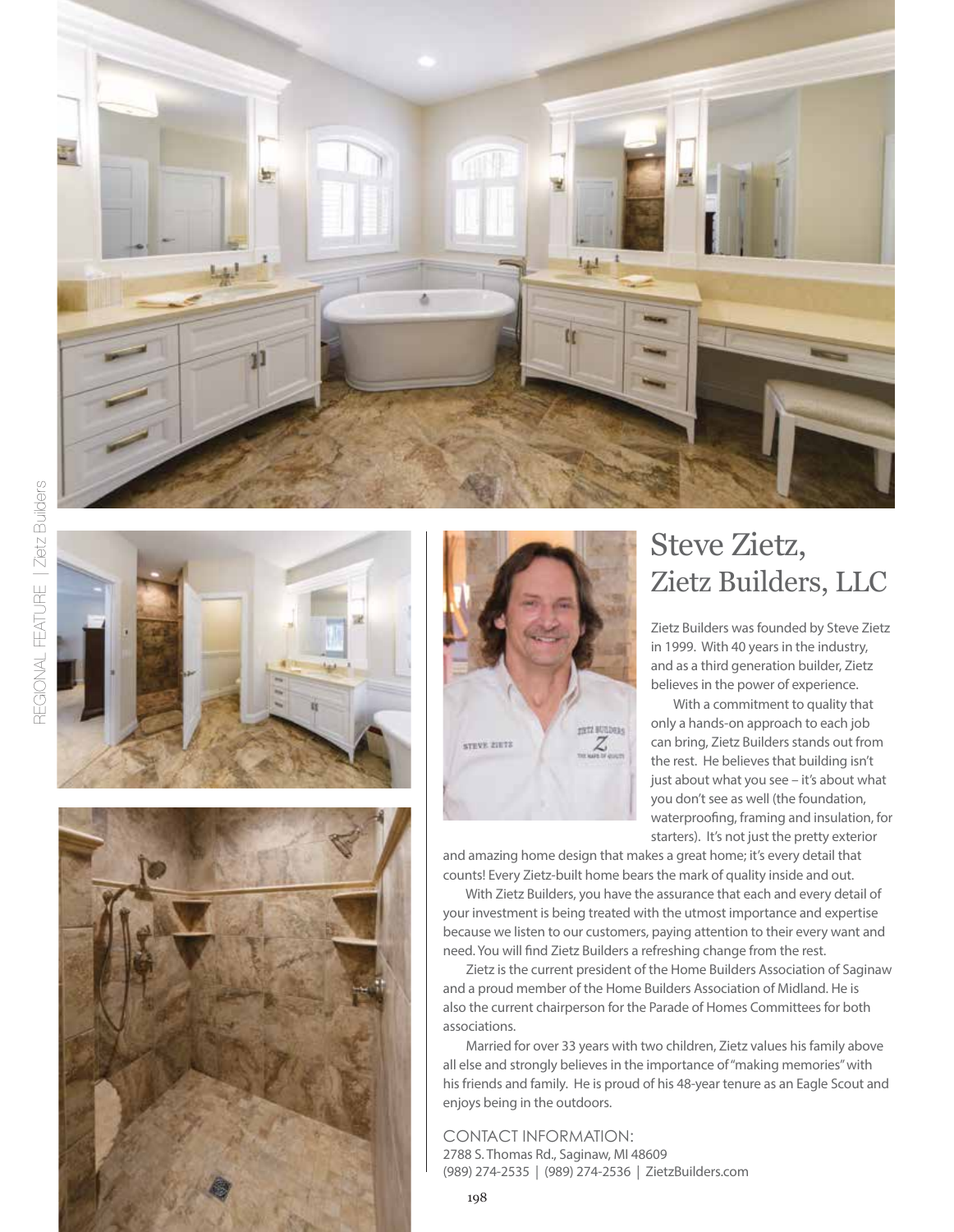### FLOORING

#### DESIGNERS' TOUCH DECORATING

Designers' Touch is proud to be associated with Steve Zietz and Zietz Builders, and to work with their new homeowners on all their decorating needs.

 Designers' Touch has a knowledgeable staff with more than 90 years' combined experience. Bob Jarabeck, Darlene Thelen, Amy Pilon and John Farrand have a great passion to create comfortable and inspiring home interiors, giving each new client special attention, expert decorating advice and experienced installation.

 Our selection of carpet, hardwood, porcelain and stone, window blinds and Cambria countertops gives us the tools of the trade to turn your house into a home. Designers' Touch is also proud to be associated with a network of other flooring stores from around the nation to bring us the best selection, better quality, and lower prices.

 Congratulations to Steve Zeitz for building a wonderful home and thank you for allowing Designers' Touch Decorating to work with you and your homeowner.

(989) 695-8090 | DTDecorating.com

## LIGHTING FIXTURES

#### WHOLESALE ELECTRIC

Wholesale Electric is the Tri-City's electrical superstore, welcoming the most demanding homeowners, decorators, electricians and contractors. We are Northeastern Michigan's source for the latest and most exclusive designs, styles, colors and trends in decorative lighting produced by the industry's leading manufacturers.

 One visit to our showroom and it is clear that we are a step beyond the big box stores. Ours is a stunning collection of light fixtures and an extensive inventory of electrical supplies for both residential and

commercial applications—inside and out. No matter the size of your project, you are assured friendly and helpful customer service.

 We have two state-of-the-art Lighting Laboratories, where our specially trained lighting consultants can demonstrate lighting techniques and special effects in a unique, controlled environment. Time spent here can be immensely helpful in creating a custom, comprehensive lighting layout that defines your individual taste and style—especially for those planning to build a new home or perform major remodeling.

 So, for lighting solutions that are functional, yet distinguish your home or office as different, unique, and apart from the next, rely on the staff at Wholesale Electric Supply … for the personalized service and expertise you won't find On Line! Re-Invest in your Community … Support Small Business! (800) 875-1457 | Wesbc.com

## FERGUSON BATH, KITCHEN & LIGHTING KITCHEN & BATH FIXTURES

Step into a Ferguson Bath, Kitchen & Lighting Gallery and you'll immediately be inspired by what you see – beautifully displayed

# *Designers' Touch Decorating Center Designers' Touch Decorating Center*



*Financing Available • Stop in for more information Professional advice for all your flooring needs!* **Carpet - Vinyl - Hardwood Hardwood - Ceramic Ceramic - Counter Counter Tops - Blinds**

**Darlene Thelen • Bob Jarabeck Jr. • John Farrand Amy Pilon**

**8362 Midland Rd., Freeland, MI 48623**

**989-695-8090 dtdecorating.com**